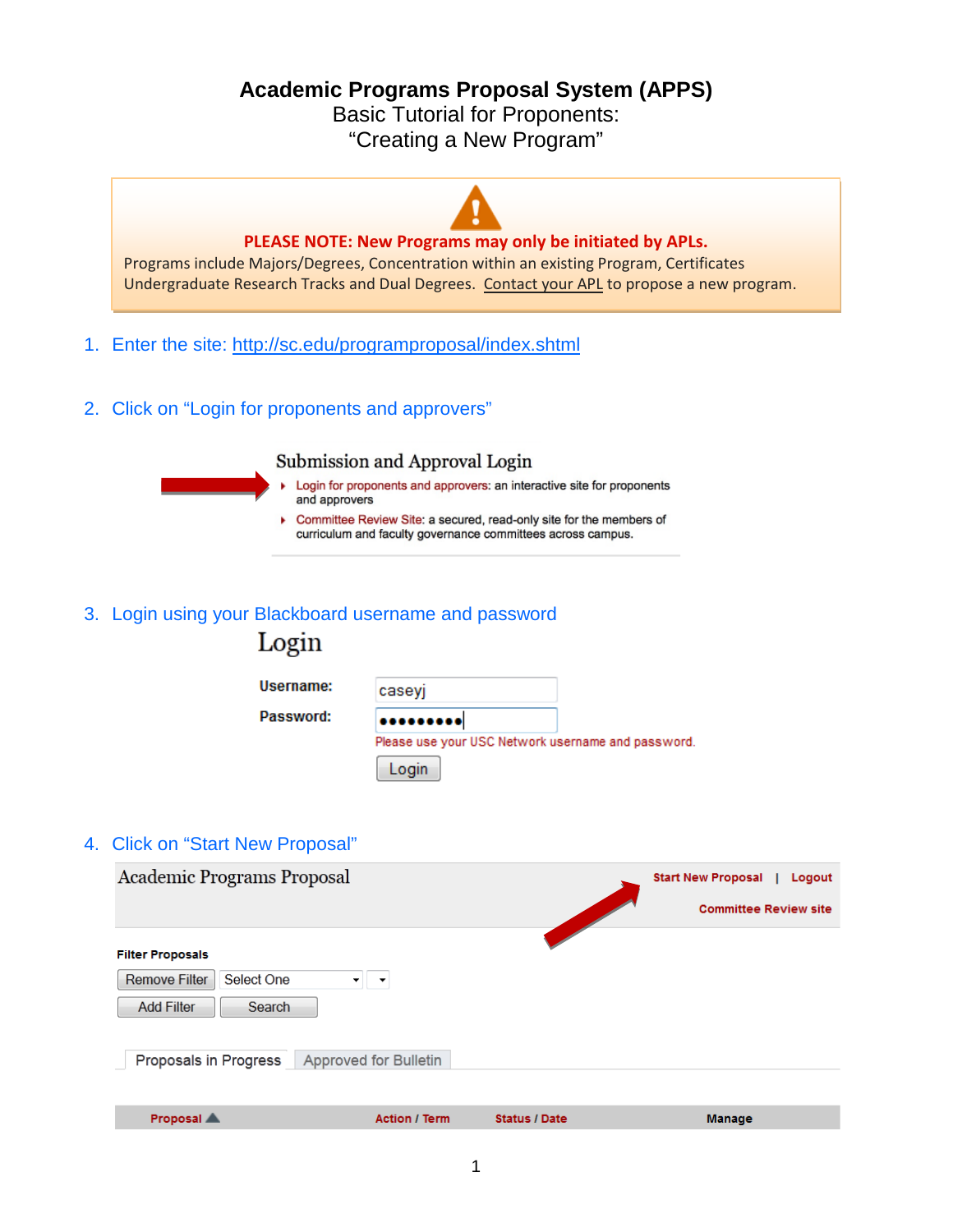# 5. Select "Program Change Action".

### **New Proposal**

**Committee Review site** 

Logout

#### **Course Actions**

Start here for course-level curricular actions like adding, changing, or deleting a course.

Course actions include new course proposals as well as proposals to delete a course. You can also propose a change to an existing course including:

- Adding distance delivery
- · Designating a course as Carolina Core
- . Changing the individual features of a course (hours, bulletin description, pre-requisites, etc.)

#### **Program Actions**

Start here for program-level curricular actions for majors, concentrations, certificates, etc.

Only Academic Program Liaisons can initiate a new program, including majors, concentrations, undergraduate research tracks and dual degrees.

For more information and specific guidelines based on the type of academic action, please contact your campus, college or school APL or Dr. Kristia Finnigan, Director of Academic Programs, at 777-6727.

## **CONTACT INFORMATION TAB**

6. Complete "Primary Contact Information" -- fields marked \* are required. You may name additional users (enter their USC Network User Name) whom you authorize to access and update this proposal. Only you can **submit** your proposal, however.

| Course Proposal                              |                          |                                                                                                                            | <b>Proposal M</b> |
|----------------------------------------------|--------------------------|----------------------------------------------------------------------------------------------------------------------------|-------------------|
|                                              |                          |                                                                                                                            |                   |
| <b>Contact Information</b>                   |                          |                                                                                                                            |                   |
| <b>Primary Proponent Contact Information</b> |                          |                                                                                                                            |                   |
|                                              | Name: *                  | Title: *                                                                                                                   |                   |
|                                              | Joanna Casey             | Professor                                                                                                                  |                   |
|                                              | Email: *                 | Phone:                                                                                                                     |                   |
|                                              | caseyj@mailbox.sc.edu    |                                                                                                                            |                   |
|                                              |                          |                                                                                                                            |                   |
| <b>Additional Users</b>                      |                          |                                                                                                                            |                   |
|                                              |                          | The following user accounts will have update access to this proposal. Only the creator/proponent can submit this proposal. |                   |
|                                              | Created by:              |                                                                                                                            |                   |
|                                              | caseyj                   |                                                                                                                            |                   |
|                                              | CASEY, JOANNA            |                                                                                                                            |                   |
|                                              | Additional Username (2): | Additional Username (3):                                                                                                   |                   |
|                                              | keegan                   |                                                                                                                            |                   |
|                                              | Additional Username (4): | Additional Username (5):                                                                                                   |                   |
|                                              |                          |                                                                                                                            |                   |



**PROGRAM CHANGE** PROPOSAL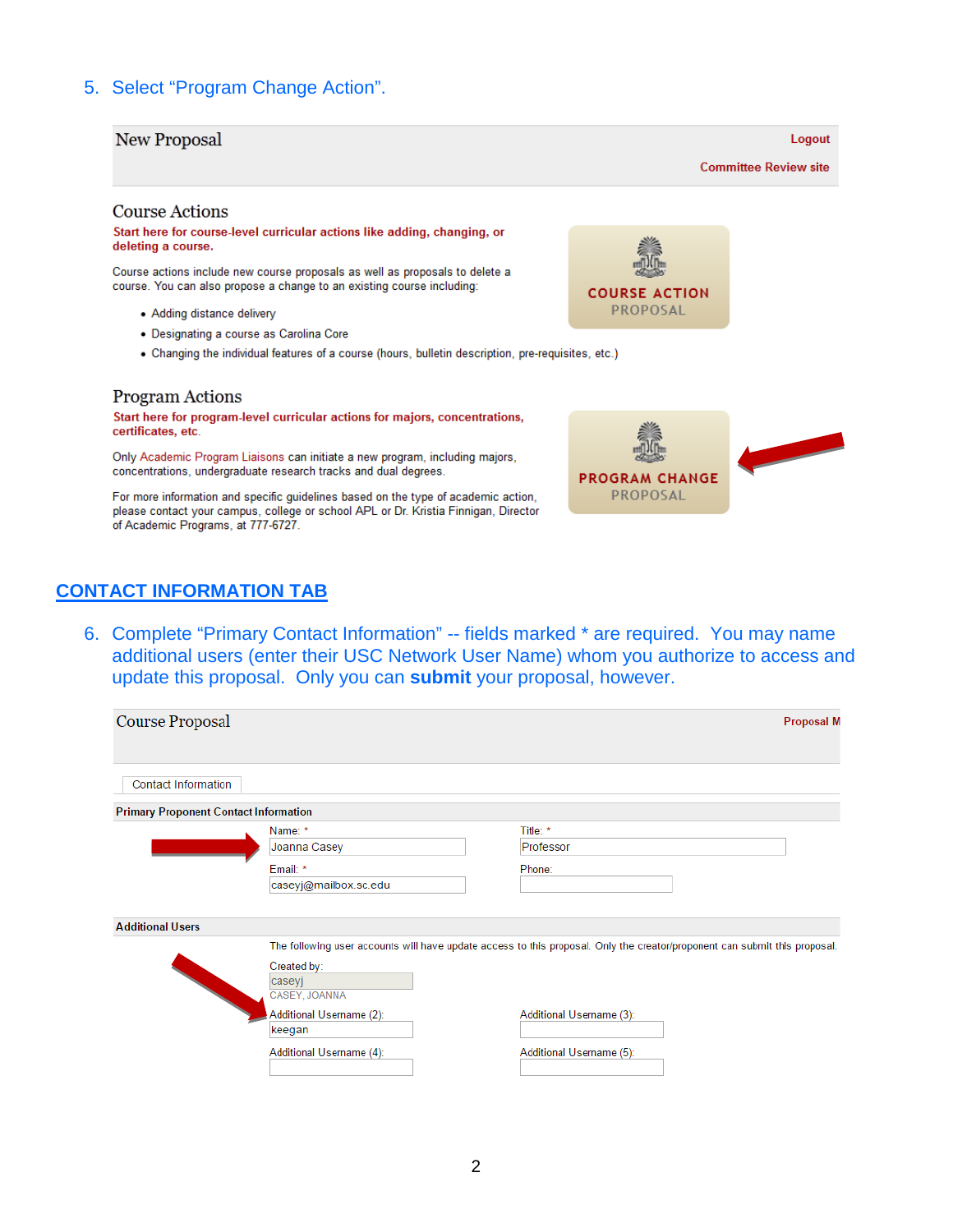7. Select "New Program", "Level", and "Program Type". Program Types include major/degree, certificate, concentration, minor, Undergraduate Research Track, and dual degree.

| <b>Program Action</b> |                                                                    |  |
|-----------------------|--------------------------------------------------------------------|--|
| Action Type: *        | New Program<br>Change to Existing Program<br>◯ Terminate a Program |  |
| Level: *              | Undergraduate<br>Graduate 700 and higher<br>$\circledcirc$         |  |
| Program Type: *       | Major / Degree Program                                             |  |

8. Choose "Academic Unit" in which the Program will be housed. The campus and college/school will automatically appear. If the Program is college-owned, scroll down the drop-down list to the "ZZ-\_\_\_" entries.

| <b>Program Home</b> |                                                                       |  |  |
|---------------------|-----------------------------------------------------------------------|--|--|
| Academic Unit: *    | <b>BMSC</b> - Biomedical Sciences                                     |  |  |
| Campus:             | Columbia                                                              |  |  |
| College/School:     | Medicine                                                              |  |  |
|                     | Save & Continue<br>Save                                               |  |  |
|                     | To review or submit your proposal, please go to the Form Summary page |  |  |

- 9. Click "Save" to save entry and remain on Contact Information tab. Click "Save and Continue" to proceed with entering New Course information.
- 10. After saving, you will see a series of tabs across the top. Now, each time you "Save and Continue" at the bottom of a tab, you move into the next tab to the right. The "Form Summary" provides a snapshot of all information you have entered.

| Program Proposal                             | Α                                                   |
|----------------------------------------------|-----------------------------------------------------|
| <b>Contact Information</b>                   | Form Summary                                        |
| Program Profile                              | Program Impact                                      |
| Justification                                | <b>Program Location</b>                             |
| <b>Primary Proponent Contact Information</b> |                                                     |
| Name: *                                      | Title: *                                            |
| <b>Joshua Thornhill</b>                      | Associate Dean for Medical Education and Academic A |
| Email: *                                     | Phone:                                              |
| joshua.thornhill@uscmed.sc.edu               | 2216-3600                                           |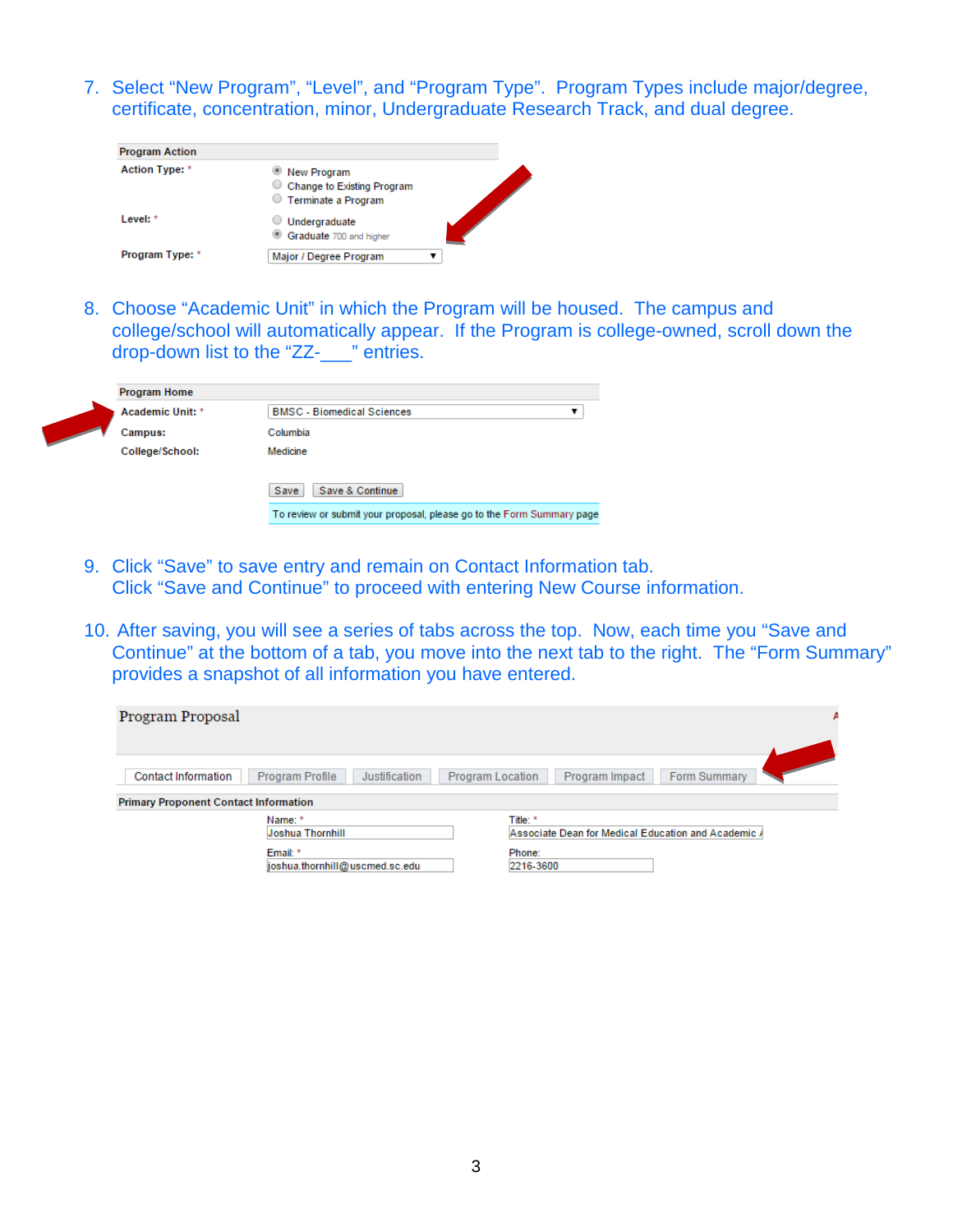# **PROGRAM PROFILE TAB**

11. Enter the Program name, level and credit hour total. If the new Program necessitates a new 4 letter course designator, click "Yes" in that field, and complete the blanks.

| <b>Program Profile</b>        |                                                                                                                                                             |
|-------------------------------|-------------------------------------------------------------------------------------------------------------------------------------------------------------|
| Program Name: *               | Master of Science in Physician Assistant Studies<br>Examples: 'BA in Chinese Studies' or 'MPH in Epidemiology'<br>100 characters max (52 character(s) left) |
| <b>Graduate Degree Level:</b> | <b>Masters</b>                                                                                                                                              |
| <b>Number Credit Hours: *</b> | 89<br>Credit hours over a certain threshold may require a full CHE Proposal. Please see Academic Program Procedures for more information.                   |
| <b>New Designators:</b>       | Will this program require one or more new course designators? $\vert$ No $\vert$ $\vert$                                                                    |
|                               |                                                                                                                                                             |

12. The Program Curriculum is entered in sections: an optional Introduction, Program Requirements, Program Electives, Cognate/Minor Requirements, and Other. You may copy and paste using the instructions below to retain formatting.

| <b>Program Curriculum</b>                                                                                          |                                                                                                                                                                                                                                                                                                                                                                                                                                                                                                                                                                                                                                                                                                                                                                                                 |
|--------------------------------------------------------------------------------------------------------------------|-------------------------------------------------------------------------------------------------------------------------------------------------------------------------------------------------------------------------------------------------------------------------------------------------------------------------------------------------------------------------------------------------------------------------------------------------------------------------------------------------------------------------------------------------------------------------------------------------------------------------------------------------------------------------------------------------------------------------------------------------------------------------------------------------|
| and select Paste or select Ctrl-V on your keyboard.                                                                | Firefox Users Only: The 'Paste' La button does not function. Please paste by clicking in the text area portion of the box below and selecting Ctrl-V on your keyboard. Please visit this link for more information.<br>Pasting from Microsoft Word: When pasting from Microsoft Word, please use the 'Paste from Word La button to preserve similar formatting. After clicking this button, right click in the text area of the popup window                                                                                                                                                                                                                                                                                                                                                    |
| <b>Optional Program</b><br>Introduction:<br>Please insert the exact text to be<br>listed in the Academic Bulletin. | <b>B</b> $I$ U ABC $\equiv \equiv \equiv \equiv$ Paragraph<br>$\sim$ $\blacksquare$<br><b>Font Family</b><br>X 电遇响 2   A 1 14   H   H   H   H   H   K  <br>$\mathcal{C}$ of $\mathcal{C}$ arms<br>$12 - 64$<br>$-22 - 65$                                                                                                                                                                                                                                                                                                                                                                                                                                                                                                                                                                       |
|                                                                                                                    | Physician's assistants (PAs) are licensed and certified health care professionals who practice medicine in partnership with doctors and bring a breadth<br>of knowledge and skills to patient care. Physicians and Physician Assistants work with other health providers in interdisciplinary care teams to provide<br>patient-centered care that improves the health of patients and communities. PAs conduct physical exams, diagnose and treat illnesses, order and<br>interpret tests, assist in surgery and other medical procedures, write prescriptions, promote preventative health strategies, and provide patient health<br>education and counseling. They play an increasingly vital role in modern medicine by improving access to effective, efficient, and affordable healthcare. |
|                                                                                                                    | PAs practice with defined levels of autonomy and exercise independent medical decision making within their scope of practice. They are often found in<br>primary care practices (family medicine, internal medicine, pediatrics, and obstetrics/gyperology), but also work in many subspecialties. Accreditation,<br>Path: p                                                                                                                                                                                                                                                                                                                                                                                                                                                                    |
| Program / Major<br>Requirements: *                                                                                 | $U$ $A B C$<br>Paragraph<br><b>Font Family</b>                                                                                                                                                                                                                                                                                                                                                                                                                                                                                                                                                                                                                                                                                                                                                  |
|                                                                                                                    | $17 - 11 - 60$<br>U Q HTML<br>-66<br><b>Let us</b><br><b>Live</b>                                                                                                                                                                                                                                                                                                                                                                                                                                                                                                                                                                                                                                                                                                                               |
|                                                                                                                    | The Masters Degree Program for Physicians Assistants is a 27-month study (7 semesters) with 89 total credit hours (5 credit hours of electives in the<br>final semester). PA students are full-time and this is an intense program, not unlike other PA programs throughout the nation in the number of credit<br>hours or length. Course sequencing is as follows:                                                                                                                                                                                                                                                                                                                                                                                                                             |
|                                                                                                                    | $\overline{4}$                                                                                                                                                                                                                                                                                                                                                                                                                                                                                                                                                                                                                                                                                                                                                                                  |
|                                                                                                                    | Path: p » strong                                                                                                                                                                                                                                                                                                                                                                                                                                                                                                                                                                                                                                                                                                                                                                                |
| Electives:                                                                                                         | 三三<br>圖<br><b>B</b> <i>I</i> U ABC<br><b>E</b>   Paragraph<br><b>Font Family</b><br>$\sim$<br>X 43.43.46 42 1 24 36 1 36 1 37 1<br>法<br>$x^{2} - 67$<br>۹Ŀ<br>(C) HTML<br>讲                                                                                                                                                                                                                                                                                                                                                                                                                                                                                                                                                                                                                     |
|                                                                                                                    | ELECTIVES: up to 10 hours of electives in the final semester (this would be two elective rotations).<br>. Physician Assistant Practicum BMSC 748 -there are 5 hours of practicum per elective clinical rotations in specialties such as: Radiology,<br>Emergency Medicine, Neurosurgery, or Orthopedics                                                                                                                                                                                                                                                                                                                                                                                                                                                                                         |
|                                                                                                                    | Path: p » strong » span                                                                                                                                                                                                                                                                                                                                                                                                                                                                                                                                                                                                                                                                                                                                                                         |
| <b>Cognate and Minor</b><br><b>Requirements:</b>                                                                   | <b>B</b> $I$ U ABC $\equiv \equiv \equiv \equiv$ Paragraph<br>□<br><b>Font Family</b><br>$\sim$                                                                                                                                                                                                                                                                                                                                                                                                                                                                                                                                                                                                                                                                                                 |
| Cognates require a series of<br>courses in one or more disciplines<br>related to but outside the major.            | <b>X 电选购 2 船然 三壬 年年 4</b><br>ப் பெள்ள பெ<br>$12)$ $21$ $30$ $60$<br>None                                                                                                                                                                                                                                                                                                                                                                                                                                                                                                                                                                                                                                                                                                                        |
| Minors require a series of courses<br>in one discipline outside the major.                                         |                                                                                                                                                                                                                                                                                                                                                                                                                                                                                                                                                                                                                                                                                                                                                                                                 |
| See ACAF 2.00 for more<br><i>information</i>                                                                       |                                                                                                                                                                                                                                                                                                                                                                                                                                                                                                                                                                                                                                                                                                                                                                                                 |
|                                                                                                                    | Path: p                                                                                                                                                                                                                                                                                                                                                                                                                                                                                                                                                                                                                                                                                                                                                                                         |
| <b>Other Program</b><br><b>Requirements?:</b>                                                                      | <b>B</b> <i>I</i> U ABC 三三三三四<br>$\sim$<br><b>Font Family</b><br>X电压的 2 船集 三日 在建 4 9 2 2 2 ※<br>$U(2)$ HTm. $2$                                                                                                                                                                                                                                                                                                                                                                                                                                                                                                                                                                                                                                                                                 |
|                                                                                                                    | none                                                                                                                                                                                                                                                                                                                                                                                                                                                                                                                                                                                                                                                                                                                                                                                            |
|                                                                                                                    |                                                                                                                                                                                                                                                                                                                                                                                                                                                                                                                                                                                                                                                                                                                                                                                                 |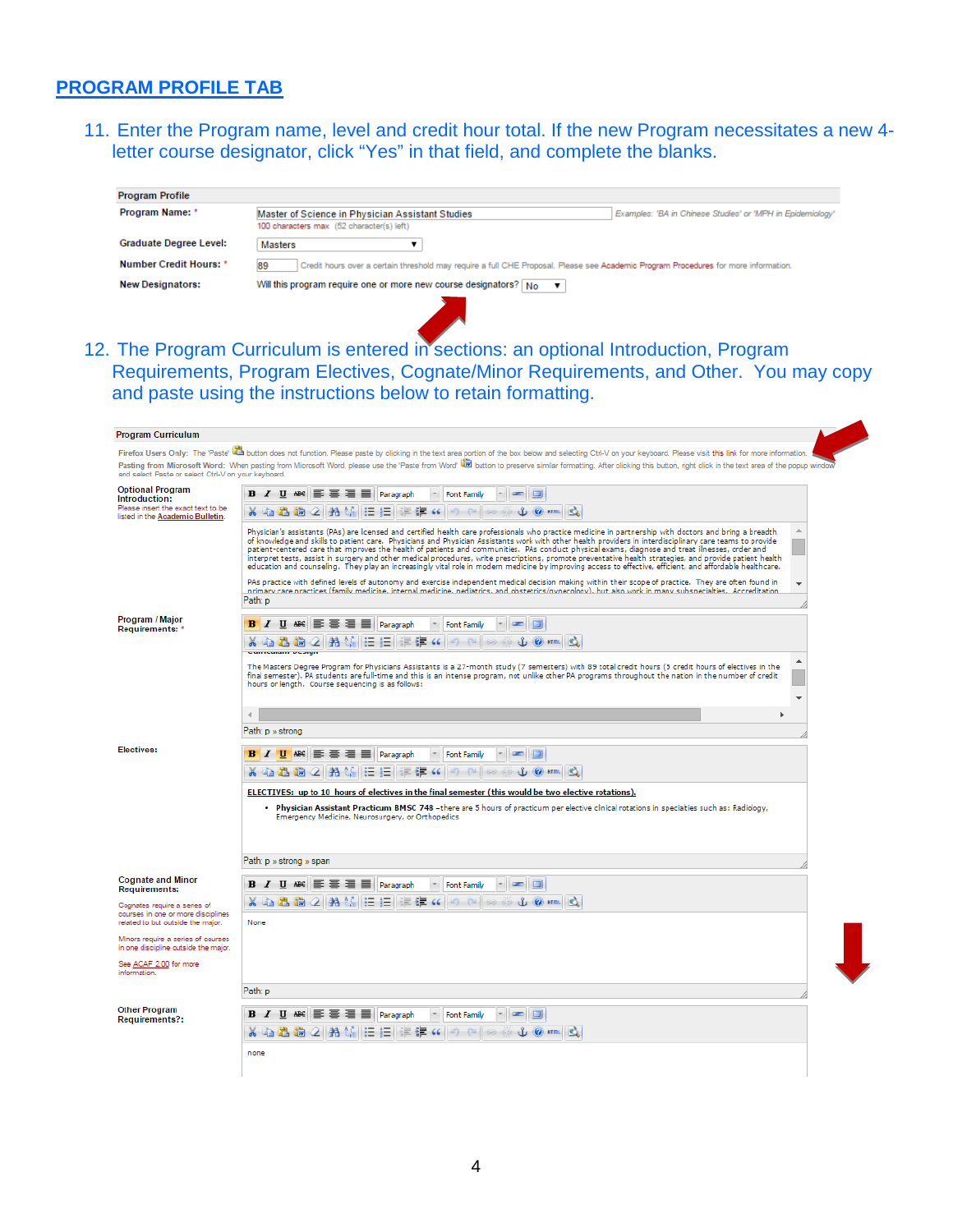# **JUSTIFICATION TAB**

13. Enter a Justification for creating the new Program.

| Program<br>Justification: *<br>Please provide the<br>justification for the<br>proposed program<br>sction. | physician assistant (PA) education entitled "Masters in Science in Physician Assistant Studies". Physician Assistants (PAs) are needed<br>to address the growing needs for primary care in our state and throughout the nation, especially in rural and underserved areas. In<br>addition, PAs are employed to assist with medical and surgical procedures in a cost-effective manner. The role of PAs is expected to<br>expand as states continue to allow assistants to do more procedures and as insurance companies expand coverage of PA services. Over the<br>next 5 years, the majority of the openings for PAs are expected to come from new job growth rather than from replacement needs, due to<br>increasing demand for these advanced health care providers.                                                                                                                      |  |
|-----------------------------------------------------------------------------------------------------------|------------------------------------------------------------------------------------------------------------------------------------------------------------------------------------------------------------------------------------------------------------------------------------------------------------------------------------------------------------------------------------------------------------------------------------------------------------------------------------------------------------------------------------------------------------------------------------------------------------------------------------------------------------------------------------------------------------------------------------------------------------------------------------------------------------------------------------------------------------------------------------------------|--|
|                                                                                                           | In May 2014 a USCSOM committee developed a curricular plan, budget proforma, and an estimate of resources needed for initiation of such<br>a program. The decision to create this new Masters program was made in collaboration with our clinical partners at Palmetto Health<br>Richland (PHR) and the Dorn VA Medical Center (Dorn VAMC), since they will be providing clinical training sites for the program (see<br>resource support letter from Dean Les Hall). The timing for the program development is urgent, since development of the academic program<br>is a parallel process to receiving provisional accreditation from the ARC-PA (Accreditation Review Commission on Education for the<br>Physician Assistant). The accreditation documents are due by the end of this year, with an onsite visit in February of 2016. Our first<br>class will matriculate in January of 2017 |  |

new program to be assigned a major code enabling students to enroll, *it must have received CHE and SACS approval*. Upon securing the final approvals, new programs may be added to the bulletin at any time.

| Proposed<br><b>Effective Term</b>               | Select the date this program will go into effect                                                                                                                                                                                                                                     |
|-------------------------------------------------|--------------------------------------------------------------------------------------------------------------------------------------------------------------------------------------------------------------------------------------------------------------------------------------|
| and Year for<br>change to<br>database/bulletin: | Fall<br>2016<br>New programs may be added to the Academic Bulletin at any time throughout the year after SACSCOC and CHE approval (not required for Minors and Undergraduate Research Tracks). See the Academic<br>Planning Calendar for Bulletin and Master Schedule publish dates. |
|                                                 | Save & Continue<br>Save                                                                                                                                                                                                                                                              |
|                                                 | To review or submit your proposal, please go to the Form Summary page.                                                                                                                                                                                                               |

## **PROGRAM LOCATION TAB**

15.If the Instructors will be *face-to-face* with the students at a location other than the USC Columbia campus for a majority of the New Program, this section needs to be completed. See the links to instructions for both domestic and international program sites. International sites will require evidence of authorization to do business in that country.

| <b>Program Location</b>      |                                                                                                                                                                              |
|------------------------------|------------------------------------------------------------------------------------------------------------------------------------------------------------------------------|
|                              | Is the majority of this program offered on the USC Columbia Campus? *<br>$\mathbf{v}$<br>No                                                                                  |
| <b>Main Address</b>          | Please provide the address where the majority of the program takes place.                                                                                                    |
| Building: *                  |                                                                                                                                                                              |
| Street Address 1: *          |                                                                                                                                                                              |
| <b>Street Address 2:</b>     |                                                                                                                                                                              |
| City: *                      |                                                                                                                                                                              |
| State / Region / Province: * |                                                                                                                                                                              |
| Zip/Postal Code: *           |                                                                                                                                                                              |
| Country: *                   | <b>Select Country</b><br>▼                                                                                                                                                   |
|                              | See the International Programs website for more information about International Program agreements.<br>See also the University policies ACAF 2.06, ACAF 2.08, and ACAF 2.09. |
| <b>Authorization:</b>        | Please provide signed documentation indicating we have been granted<br>authority to do business in this country.                                                             |
|                              | Choose File   No file chosen                                                                                                                                                 |
|                              | If you have questions, please contact your College APL.                                                                                                                      |

*NOTE ABOUT PROGRAMS AND DISTRIBUTED DELIVERY: There is no mechanism for approving whole programs for distributed delivery. Distributed delivery approval is on a course by course basis.*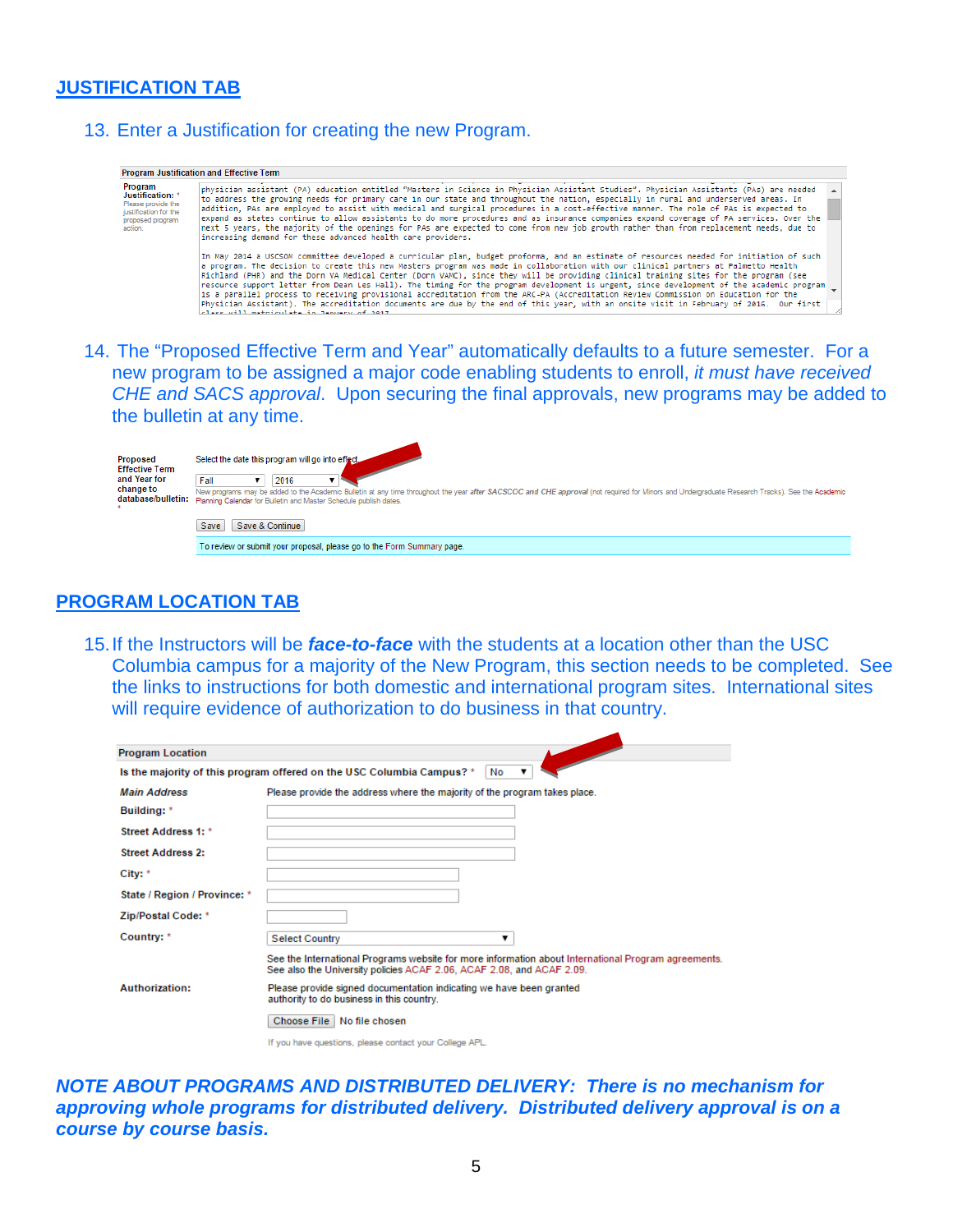## **PROGRAM IMPACT TAB**

16. Indicate whether course impacts another unit at USC Columbia, Palmetto College (Regional) Campuses, or both. Identify unit/campus, and paste in letter(s) or email(s) of concurrence. For more information about the potential impact of your proposal on other units or Palmetto College, please consult your [College](http://www.sc.edu/provost/acadprog/contacts/index.shtml) APL.



#### Please enter letters of concurrence from the relevant units and/or Palmetto College.

Letter 1:  $*$ 

Firefox Users Only: The 'Paste' (2) button does not function. Please paste by clicking in the text area portion of the box below and selecting Ctrl-V on your keyboard. Please visit this link for more in



# **FORM SUMMARY TAB**

### 17. Click on "Expand All +" to view complete proposal information.

| Program Proposal:          |                                                                                                                                                                                                                                                       |                                                                                |                                             | <b>Administration</b><br>Logout                   |
|----------------------------|-------------------------------------------------------------------------------------------------------------------------------------------------------------------------------------------------------------------------------------------------------|--------------------------------------------------------------------------------|---------------------------------------------|---------------------------------------------------|
| Submit Proposal            |                                                                                                                                                                                                                                                       |                                                                                |                                             | <b>Committee Review site</b>                      |
| <b>Contact Information</b> | <b>Program Profile</b><br>Justification<br><b>Program Location</b>                                                                                                                                                                                    | Program Impact<br><b>Form Summary</b>                                          |                                             |                                                   |
|                            | . All the data in this form has been saved. If you wish to edit any section, please click the appropriate tab or on the pencil icon.<br>Please fully review the proposal below before clicking the "Submit Proposal" button at the bottom of the page |                                                                                |                                             |                                                   |
|                            |                                                                                                                                                                                                                                                       |                                                                                |                                             | <b>Print Form Summary</b>                         |
|                            | Masters in Science in Physician Assistant Studies   New Program                                                                                                                                                                                       |                                                                                |                                             | Expand All +                                      |
| College/School:            | Medicine                                                                                                                                                                                                                                              | Proposed Effective Term and                                                    | <b>Fall 2016</b>                            |                                                   |
| <b>Academic Unit:</b>      | <b>Biomedical Sciences</b>                                                                                                                                                                                                                            | Year for change to<br>database/bulletin:                                       |                                             |                                                   |
| <b>Program Action:</b>     | New Major / Degree Program                                                                                                                                                                                                                            | <b>Joshua Thornhill</b><br><b>Primary Proponent Contact:</b><br><b>Affairs</b> |                                             | Associate Dean for Medical Education and Academic |
| Program Name:              | Masters in Science in Physician Assistant Studies                                                                                                                                                                                                     |                                                                                | joshua.thornhill@uscmed.sc.edu<br>2216-3600 |                                                   |
| Level <sup>.</sup>         | Graduate                                                                                                                                                                                                                                              |                                                                                |                                             |                                                   |

6